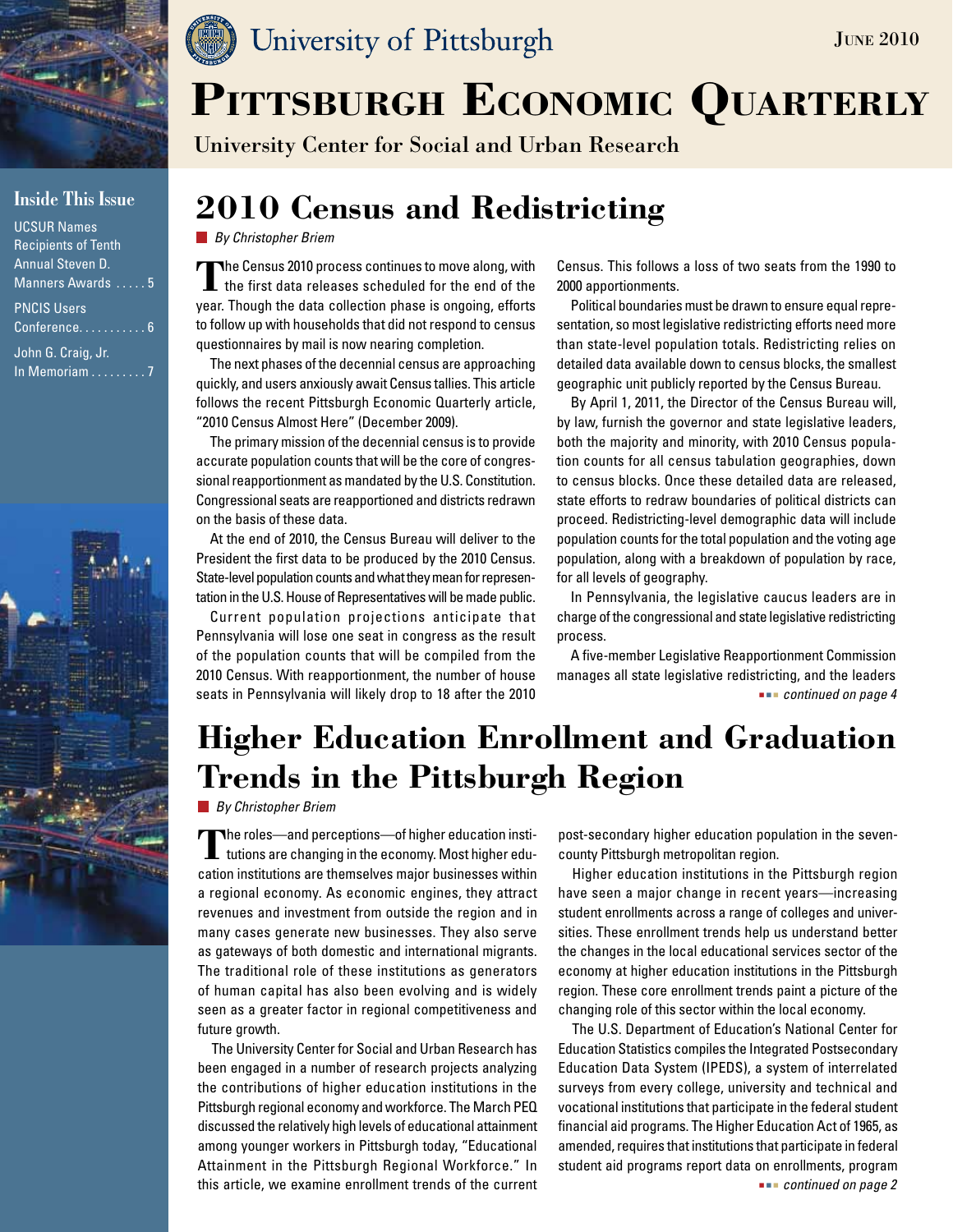|                                                            | 1996   | 2008   | <b>Change</b> |
|------------------------------------------------------------|--------|--------|---------------|
| <b>Byzantine Catholic Seminary</b>                         | 0      | 13     | $+13$         |
| <b>California University of Pennsylvania</b>               | 5,636  | 8,519  | $+2,883$      |
| <b>Carlow University</b>                                   | 2,338  | 2,128  | $-210$        |
| <b>Carnegie Mellon University</b>                          | 7,749  | 10,875 | $+3,126$      |
| <b>Chatham University</b>                                  | 801    | 2,184  | $+1,383$      |
| <b>Duquesne University</b>                                 | 9,362  | 10,106 | $+744$        |
| Geneva College                                             | 1,753  | 1,951  | $+198$        |
| La Roche College                                           | 1,642  | 1,425  | $-217$        |
| Pennsylvania State University-Penn State Beaver            | 786    | 845    | $+59$         |
| Pennsylvania State University-Penn State Greater Allegheny | 892    | 767    | $-125$        |
| Pennsylvania State University-Penn State New Kensington    | 905    | 876    | $-29$         |
| <b>Pittsburgh Theological Seminary</b>                     | 283    | 318    | $+35$         |
| <b>Point Park University</b>                               | 2,297  | 3,784  | $+1,487$      |
| Reformed Presbyterian Theological Seminary                 | 66     | 86     | $+20$         |
| <b>Robert Morris University</b>                            | 4,881  | 4,815  | -66           |
| <b>Saint Vincent College</b>                               | 1,216  | 2,021  | $+805$        |
| <b>Saint Vincent Seminary</b>                              | 88     | 73     | $-15$         |
| <b>Seton Hill University</b>                               | 965    | 2,087  | $+1,122$      |
| Slippery Rock University of Pennsylvania                   | 7,291  | 8,458  | $+1,167$      |
| Art Institute of Pittsburgh                                | 2,447  | 2,968  | $+521$        |
| <b>Trinity Episcopal School for Ministry</b>               | 107    | 149    | $+42$         |
| <b>University of Phoenix-Pittsburgh Campus</b>             | 0      | 81     | $+81$         |
| University of Pittsburgh-Greensburg                        | 1,380  | 1,826  | $+446$        |
| University of Pittsburgh-Pittsburgh Campus                 | 25,479 | 27,562 | $+2,083$      |
| Washington & Jefferson College                             | 1,256  | 1,519  | $+263$        |
| <b>Total:</b>                                              | 79,620 | 95,436 | $+15,816$     |

### **Table 1. Total Enrollment—Institutions of Higher Education, Pittsburgh Metropolitan Statistical Area, 1996 and 2008**

Source: U.S. Department of Education, National Center for Education Statistics, Integrated Postsecondary Education Data System (IPEDS).

#### *continued from page 1*

completions, graduation rates, faculty and staff, finances, institutional prices, and financial aid.

IPEDS data are used here to identify the region's higher education institutions and the ongoing changes in the educational services sector of the Pittsburgh regional economy, an expanding part of the regional economy.

In the Pittsburgh region, twenty-five higher education institutions offer a bachelors level

education or higher. These institutions range in the size of their enrollment from Byzantine Catholic Seminary, in Pittsburgh, with under a dozen students, awarding three masters degrees in 2008, to the largest institution, the main campus of the University of Pittsburgh, with over 27,000 enrolled students and over 7,000 degrees awarded in 2008.

Since the late 1990s, these 25 institutions have registered steady increases in student enrollment, increasing by 20 percent, from

80,000 students in 1996 to just under 96,000 students in 2008 (see Figure 1).

The largest institutions registered the largest enrollment gains. Enrollment at Carnegie Mellon University increased by 3,126 students, or 40.3 percent, from 7,749 students in 1996 to 10,875 students in 2008 (see Table 1). California University of Pennsylvania saw its enrollment grow by 2,883 students, or 51 percent, from 5,636 students in 1996 to 8,519 students in 2008. Twenty-two of these 25 institutions increased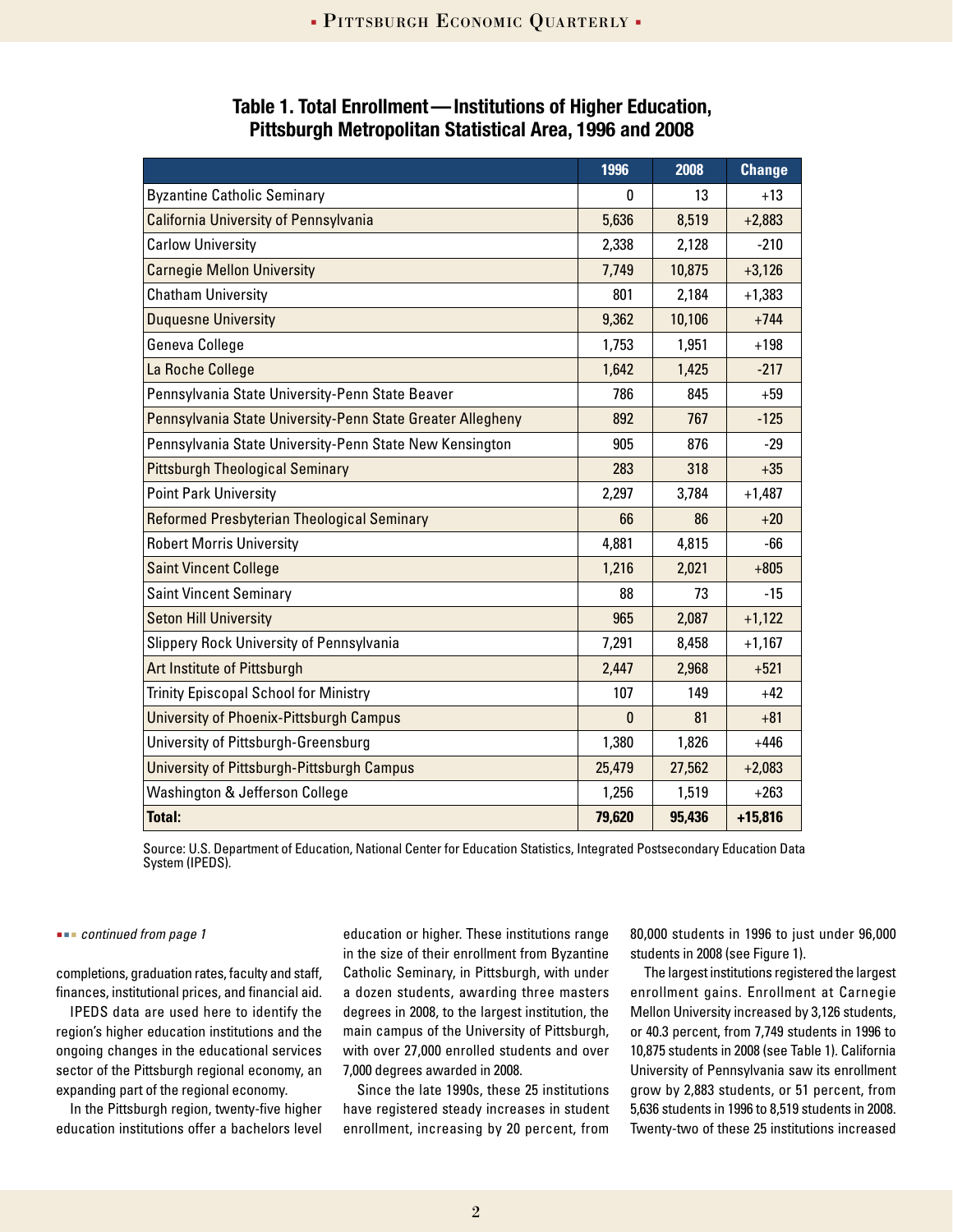

**Figure 1. Total Enrollment—Higher Education Institutions, Pittsburgh MSA, 1980–2008**

Education Statistics, Integrated Postsecondary Education Data

System (IPEDS). Data limited in some years.

#### **Figure 2. Source of Matriculating Freshman at Pittsburgh Region Colleges and Universities**



Includes 25 higher education institutions that award bachelor's degrees or higher. Source: IPEDS.

their total enrollment between 1996 and 2008, with growth over that period ranging from 7.5 percent to 72 percent.

The source of undergraduate freshman at regional institutions has changed in recent years (see Figure 2). In 1986, 1,911 matriculating undergraduate freshmen came from the U.S. outside of Pennsylvania, with another 170 international freshmen. By 2008, non-Pennsylvania residents made up 28 percent of the 14,927 undergraduate freshmen at colleges and

universities in the Pittsburgh region. Over onequarter—26.7 percent, or 3,927 students—were from other parts of the U.S., with an additional 244 undergraduate freshmen from overseas.

In addition to these 25 institutions that primarily provide bachelors or graduate level education, 57 other institutions in the Pittsburgh region provide postsecondary training and education including associates degree. Together these 82 institutions had a total full and part-time enrollment of over 140,000 students in 2008.

The region's higher education institutions provide an important component of economic development through educating and training tomorrow's workforce. Nationally, college enrollment has been on the rise since the late 1970s. As enrollment numbers have been growing in the past decade in the Pittsburgh region, the economic impact of the region's higher education institutions has expanded. We will continue to explore and report on our findings in upcoming issues of PEQ in 2010.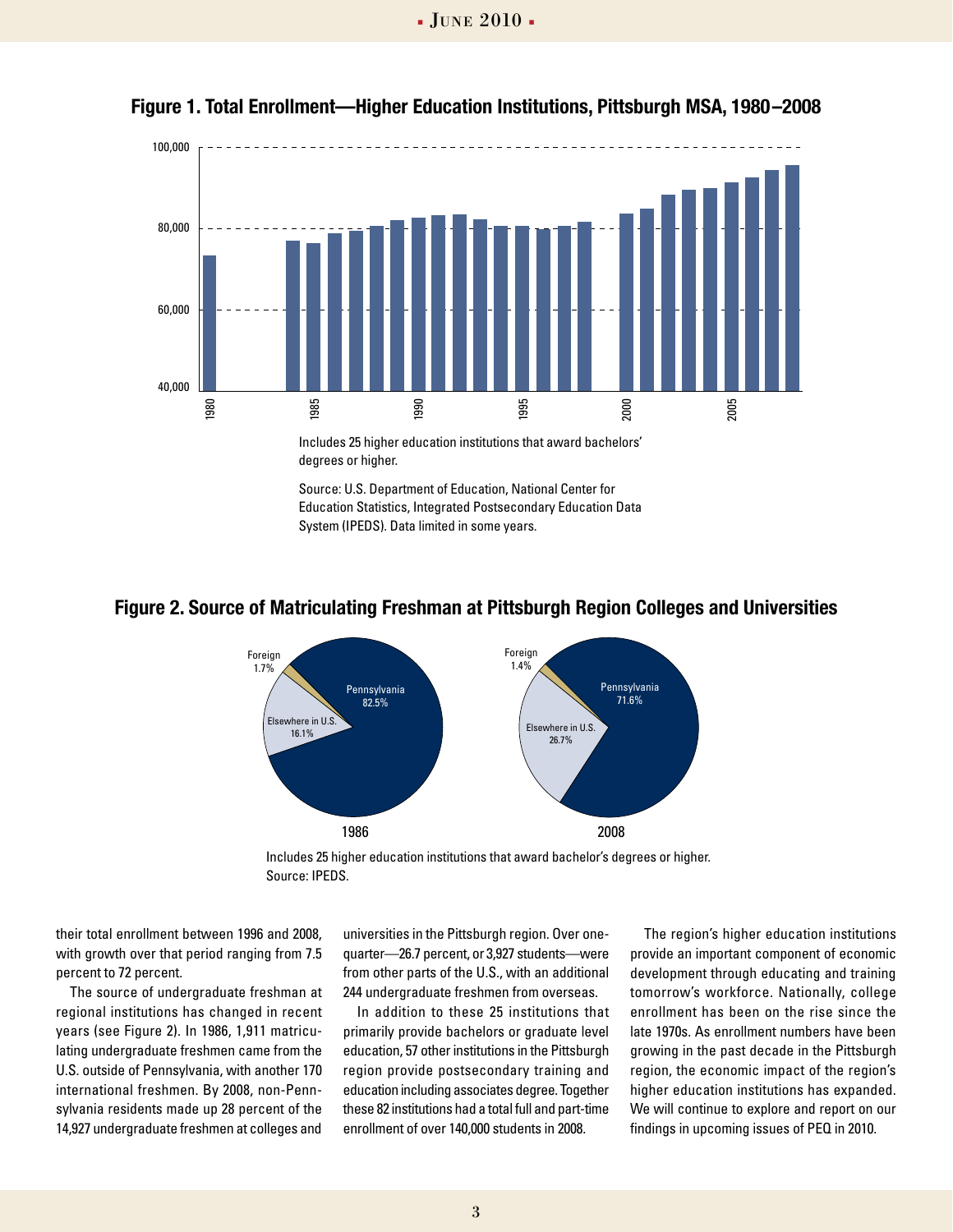| <b>Phase 1 (completed)</b><br><b>State Legislative District Project (SLDP)</b><br>$2004 - 2006$        | Collection of State Legislative District (SLD) boundaries: This will<br>be the first effort post-Census 2000 to update SLD boundaries. This<br>phase includes a verification stage, as well as data tabulation for<br>legislative districts, based on Census 2000 data. Ongoing changes<br>to Congressional boundaries will be collected and new tabulations<br>developed as needed. |
|--------------------------------------------------------------------------------------------------------|--------------------------------------------------------------------------------------------------------------------------------------------------------------------------------------------------------------------------------------------------------------------------------------------------------------------------------------------------------------------------------------|
| <b>Phase 2 (completed)</b>                                                                             | Collection of voting district boundaries and updates to legislative                                                                                                                                                                                                                                                                                                                  |
| <b>Voting District/Block Boundary</b>                                                                  | districts: States will submit block boundary suggestions for inclu-                                                                                                                                                                                                                                                                                                                  |
| <b>Suggestion Project</b>                                                                              | sion in the 2010 Census block tabulations during this phase of the                                                                                                                                                                                                                                                                                                                   |
| (VTD/BBSP)                                                                                             | Redistricting Data Program as well. A verification phase is included                                                                                                                                                                                                                                                                                                                 |
| 2007-2009                                                                                              | for all components (VTD/SLD/Congressional) of this phase.                                                                                                                                                                                                                                                                                                                            |
| <b>Phase 3</b>                                                                                         | Delivery of the geographic products and data products to the offi-                                                                                                                                                                                                                                                                                                                   |
| Data Delivery for the 2010 Census                                                                      | cial designated liaisons: Geographic products will precede the P.L.                                                                                                                                                                                                                                                                                                                  |
| <b>Redistricting Data Program</b>                                                                      | 94-171 data tabulations that are mandated by law for delivery no                                                                                                                                                                                                                                                                                                                     |
| 2010-2011                                                                                              | later than April 1, 2011, one year following Census Day.                                                                                                                                                                                                                                                                                                                             |
| <b>Phase 4</b><br><b>Collection of the Post-2010 Census</b><br><b>Redistricting Plans</b><br>2012-2013 | <b>Collection of State Legislative District and Congressional plans</b><br>using the Phase 3 materials: Production of both geographic and<br>data products required for delivery to the USPS/DOJ. Production of<br>materials for Congress and Congressional District data summaries/<br>maps during this time.                                                                       |
| <b>Phase 5</b>                                                                                         | Historical review by the states of the successes and failures of                                                                                                                                                                                                                                                                                                                     |
| <b>Evaluation and Recommendation for</b>                                                               | the Census Bureau to meet the Public Law 94-171 requirements:                                                                                                                                                                                                                                                                                                                        |
| Census 2020                                                                                            | Production of final report with the view of the states expressed for                                                                                                                                                                                                                                                                                                                 |
| 2012-2014                                                                                              | the program in Census 2020.                                                                                                                                                                                                                                                                                                                                                          |

### **Phases of the Census 2010 Redistricting Process, 2004 –2014**

#### *continued from page 1*

of the four caucuses in the Pennsylvania legislature, or their designees, are the appointed members of the commission. Those four members must pick the fifth member of the Commission or the state Supreme Court will do so after 30 days.

In addition to congressional districts, both General Assembly and state senate districts in Pennsylvania will have their boundaries redrawn, based on data compiled in the 2010 census.

Equal representation requires the population of districts across the state to have equivalent population totals. Population changes within the state will impact representation in all counties.

Areas that have experienced population growth will see the size of their legislative districts increase or have districts moved to elsewhere within the state. Areas that have experienced population declines will see the

size of their districts decrease and could gain new districts moved from elsewhere within the state.

For instance, between 2000 and 2009, Allegheny County experienced the fifth greatest population loss among counties in the country (-63,171). Anticipating a continuation of trend to April 2010, Allegheny County will likely lose the equivalent of two state general assembly districts after the redistricting process.

While the 2010 Census is what we hear about the most these days, many other Census Bureau programs are ongoing throughout the phases of the 2010 decennial census.

The American Community Survey (ACS) Program was initiated over the last decade to provide regular reporting of socioeconomic data across the nation.

The ACS is a sample-based data program that began full implementation with dissemination of data for states and specific geographic areas with populations of 65,000 or more. Smaller levels of geography will only have data reported for multiple-year periods, in order to minimize sample error in the results. Three-year period samples for specific areas with populations down to 20,000 were reported in 2008.

Late in 2010 the ACS program will disseminate its first data for the smallest levels of geography: census tracts, census block groups, small municipalities and all other designated places. The first data to be reported at the census tract level will be for a five-year period (2005 though 2009) and be released at the end of 2010.

Subsequent data releases will be updated annually, with each new release having data for a moving five-year period.

The ACS data is collected independently of the decennial enumeration of the 2010 Census. The first release will of five-year ACS data will be available before similar data is available from the 2010 decennial census, which is expected to release initial data by April 1, 2011.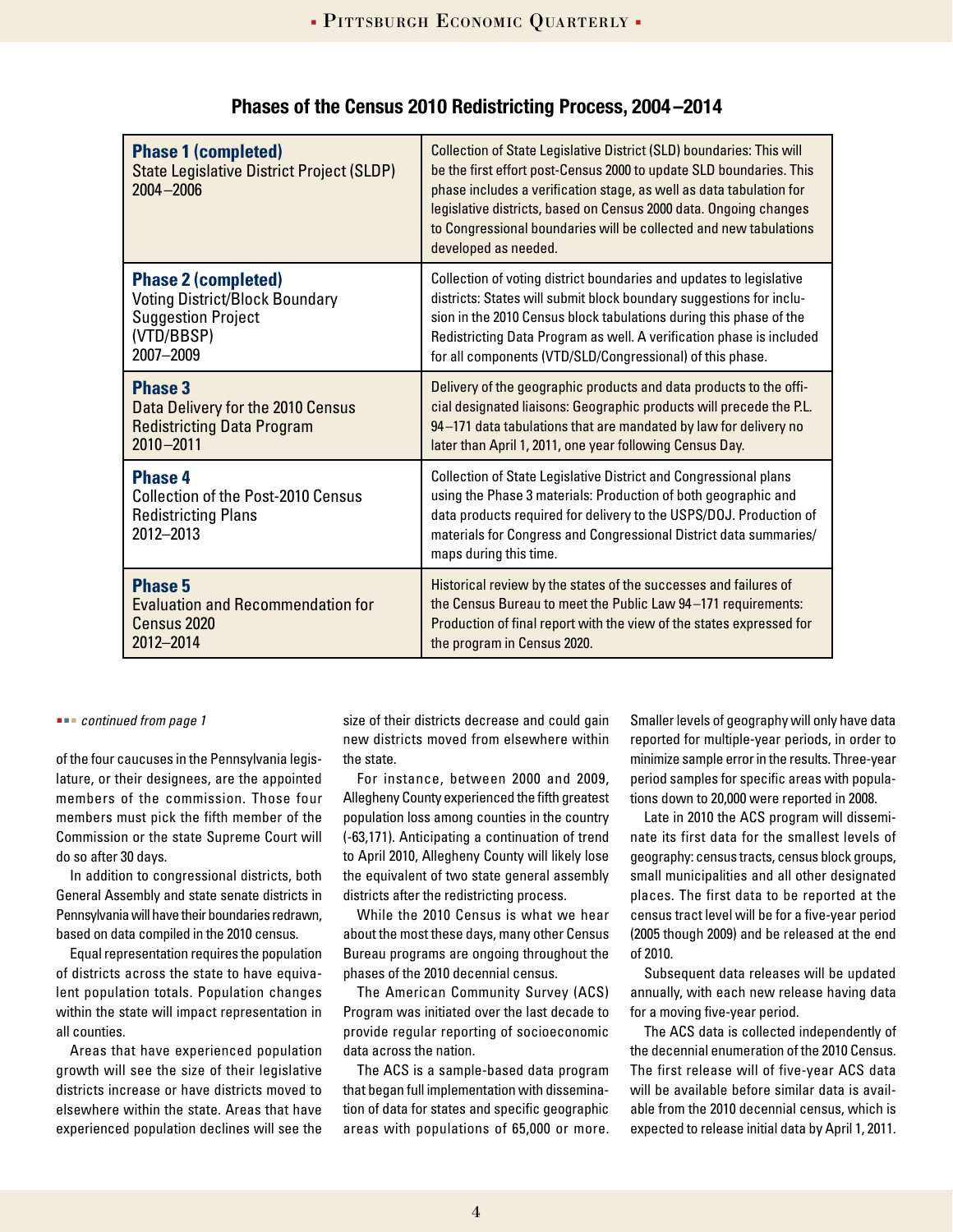### **UCSUR Names Recipients of Tenth Annual Steven D. Manners Awards**

**E**ach year, the University of Pittsburgh<br>University Center for Social and Urban Research (UCSUR) awards the Steven D. Manners Faculty Development Awards to promising research and infrastructure projects on campus. These awards honor the memory of Steve Manners, a sociologist who began working at the Center in 1974 and served as its assistant director from 1989 until his death in September 2000. His research and service to the Center and the University community were dedicated to improving social conditions in the urban environment.

UCSUR made the first Steve Manners awards in 2001 and makes awards in two categories: (1) research development grants to support pilot research in the social, behavioral, and policy sciences; and (2) infrastructure development awards aimed at enhancing faculty capabilities to carry out interdisciplinary research in the social, behavioral, and policy sciences.

The 2010 Steven D. Manners award winners are:

**Shanti Gamper-Rabindran, PhD**, Assistant Professor, Graduate School of Public and International Affairs, "Does Cleaning Up Contaminated Sites Yield Economic Benefits? A GIS-Econometric Analysis of the Superfund Program."

Abandoned hazardous sites have inflicted adverse health impacts on blighted neighborhoods. In response to public concerns, Congress enacted the Superfund program to remediate these sites. The policy debate is whether hazardous waste sites should be remediated or contained. Remediation is justified when it yields net economic benefits, such as the revival of blighted neighborhoods and the attraction of development projects. Expensive cleanup costs, however, have led some policymakers to argue that these waste sites should simply be contained to prevent the escape of pollutants and then fenced off. To determine whether hazardous waste sites should be remediated or simply contained, policy

makers need to know: Does remediation yield net economic benefits? This study applies improved GIS and econometric methods to estimate the economic benefits from the cleanup of abandoned hazardous waste sites, using sites in Pennsylvania as a pilot study.

**Jennifer Haggerty Lingler, PhD, RN, FMP,** Assistant Professor, Health and Community Systems, School of Nursing, "Feasibility of a Web-based Intervention to Improve Family Caregivers' Communicative Skillfulness during Patients' Medical Visits."

Effective communication among patients with Alzheimer's disease (AD), their family caregivers, and healthcare providers is a critical aspect of geriatric care delivery. Widely replicated research links poor patient-professional communication to a variety of negative outcomes, including lower overall health status. For patients with AD, family caregivers are likely to play an important role in preventing communication breakdowns and their adverse consequences. Yet, caregivers rarely receive formal instruction in regard to the highly specialized skill of mediating communication between patients with AD and their healthcare providers. The goal of the proposed study is to translate a recently developed protocol, Promoting Alzheimer's Caregivers' Communicative Skillfulness (PACCS), to a Web-based format and to evaluate its effectiveness for improving communication during primary care encounters of persons with dementia.

**Werner Troesken, PhD,** Professor, Department of Economics, and **Randall Walsh, PhD,** Associate Professor, Department of Economics, "The Political Economy of American Apartheid (1900–1050)."

This proposal seeks seed funding for a longterm project to study the evolution of American apartheid from 1900 through 1950. The word apartheid is used in a strict sense: to denote the evolving set of laws, covenants, and state-sanctioned violence that prohibited blacks from moving into majority white neighborhoods during the first-half of the 20th century. The proposed analysis, therefore, focuses on the institutions that supported residential segregation, not

segregation itself. The long-term project builds on two related questions. First, what were the laws and institutions that governed the housing choices of African Americans between 1900 and 1950, Second, how and why did these institutions evolve over time, A specific focus of the project is an analysis of how African Americans acquired increased housing rights, despite widespread opposition from whites.

**Jennifer Nicoll Victor, PhD,** Assistant Professor, Department of Political Science, "Beyond Formal Institutions: Legislative Member Organizations in a Comparative Perspective."

Why do legislators invest scarce time and resources into forming and maintaining informal legislative groups that provide no obvious benefit? Legislative member organizations (LMOs)—such as caucuses in the U.S. Congress, cross-party groups in the Scottish Parliament, and intergroups in the European Parliament—exist in numerous law-making bodies around the world, parallel to the formal legislative institutions of parties and committees. Yet unlike parties and committees, LMOs play no obvious role in the legislative proves. This comparative research on LMOs seeks to identify the roles and benefits of LMOs across a variety of legislatures. The core hypothesis is that LMOs give legislators or parliamentarians the opportunity to build social and informational networks, both within the legislature and with outside actors. This project constitutes the first look at LMOs in a crossnational perspective and employs a mixed-methods approach to shed light on the interaction of formal and informal political institutions. Dr. Victor will conduct this work with Dr. Nils Ringe, Assistant Professor, University of Wisconsin, and Dr. Christopher Jan Carman, John Anderson Research Senior Lecturer, University of Strathclyde.

*For more information about the Steven D. Manners Faculty Development Awards, contact UCSUR at 412-624-5442.*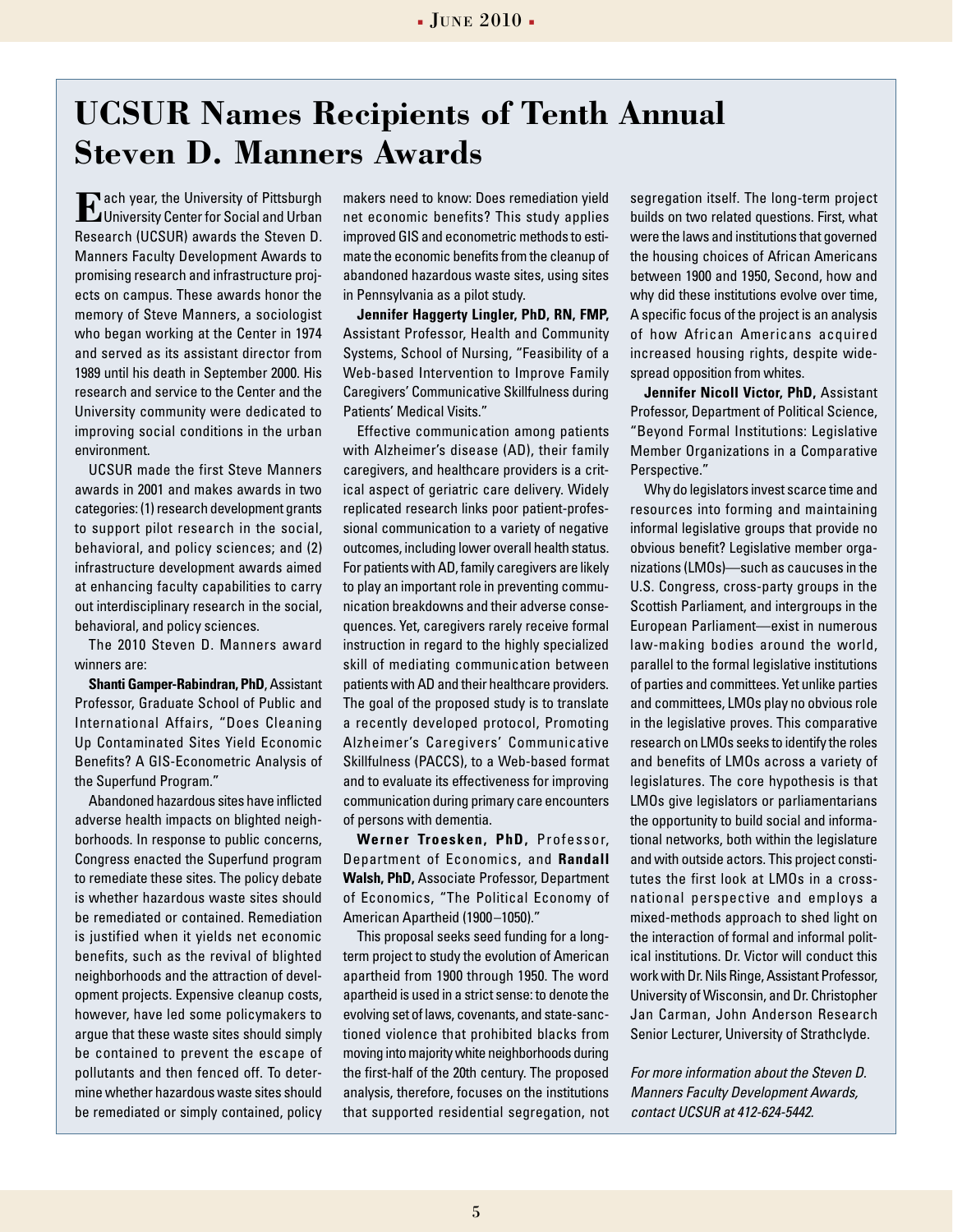# **Pittsburgh Neighborhood and Community Information System Users Conference**

*By Sabina Deitrick*

**O**n Friday, June 11th, at the University Club on the University of Pittsburgh campus, the Pittsburgh Neighborhood and Information System (PNCIS) held its first Users Conference. The goals of the conference were to bring together PNCIS users, national neighborhood information experts, and others interested in using neighborhood information more effectively to discuss ways to reduce blight, promote neighborhood reinvestment, and revitalize communities in the Pittsburgh area.

Approximately 80 people attended the conference, representing community-based organizations, neighborhood alliances, government agencies, elected officials, and architecture and planning firms.

The conference served as an important event for PNCIS users to share information, applications, success stories, and learn from one another.

• Stefani Danes AIA, LEED AP and Nadeene Owusu-Anti, AICP, LEED, showed how PNCIS was used as a primary source of information and data for Garfield's 2030 Plan for Housing and Development, prepared by Perkins Eastman and sponsored by the Bloomfield Garfield Corporation (BGC) and Garfield Jubilee. They discussed the benefits of using PNCIS with its comprehensiveness, user assistance, and flexibility in pulling together detailed parcel information.

• Kathryn Vargas demonstrated how PNCIS became a tool for residents for Elm Street planning with the Bloomfield Garfield Corp. After PNCIS training, neighborhood residents combined their neighborhood information with PNCIS data to specify the community's priorities on demolition and foreclosure impacts.

Kathryn reiterated the system's ease of use and accessibility in building BGC and residents' capacity to use information in developing neighborhood improvement strategies.

• Samantha Teixeira, MSW, and John Wallace, Jr., PhD presented their "Data Driven Organizing" efforts in the Homewood



*Rob Renner of HUD Policy Development & Research and the PNCIS Users conference audience.*



*Mike Schramm of Case Western University and Kathy Pettit of the Urban Institute.*

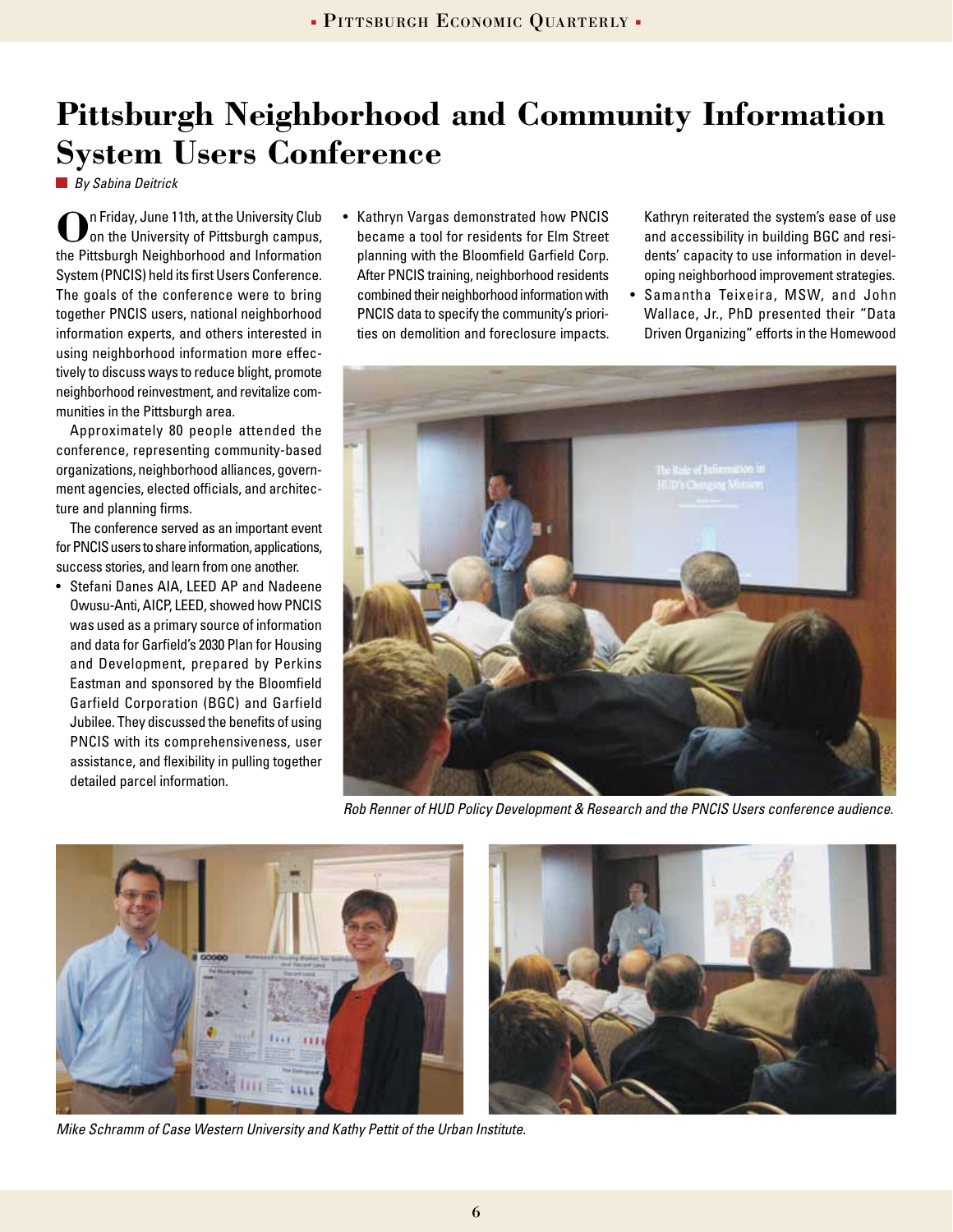Children's Village project. PNCIS is serving as a primary vehicle for research, design, data integration and visualization, and training that ties resident and grassroots information with research results to promote community action for neighborhood change. For example, PNCIS data provided information on problem properties. Community action has now resulted in the city taking action on the properties. Data-driven organizing is creating new partnerships in Homewood to improve the neighborhood's quality of life for residents and, especially, for its children.

The PNCIS Users Conference also brought national experts to Pittsburgh to discuss new developments and partnerships. Kathy Pettit, senior research associate at the Urban Institute and co-director of the National Neighborhood Indicators Partnership (NNIP) demonstrated applications by NNIP partners in a number of important areas related to prisoner reentry in neighborhoods; the impacts of foreclosures on children and their effects on schools; and data resources in grant making. Robert Renner, Social Science Analyst in the Office of Policy Development and Research at the U.S. Department of Housing and Urban Development, discussed the role of data in many new HUD programs and using neighborhood information systems to meet HUD's goals in the creation of strong, sustainable, and inclusive communities.

Mike Schramm, Associate Director for Community Information at the Center on Urban Poverty and Community Development at the Mandel School of Applied Social Science at Case Western Reserve University, focused on the critical work NEO CANDO—the Northeast Ohio Community and Neighborhood Data for Organizing—has played in Cleveland's foreclosure crisis. Current data applications are geared to foreclosure prevention, early warning, intervention and reclamation, with weekly data updates conducted by NEO CANDO. Both PNCIS and NEO CANDO are NNIP partners.

The conference was supported by Pittsburgh Partnership for Neighborhood and Community Development (PPND) and the University Center for Social and Urban Research. UCSUR operates PNCIS in agreement with PPND, a leader in community development in the City of Pittsburgh.

### **John G. Craig, Jr. In Memoriam**

**J** ohn G. Craig, Jr., our former research<br>colleague here at UCSUR, died on May ohn G. Craig, Jr., our former research 26, 2010, at his home in Sewickley Heights. The former editor of the *Pittsburgh Post-Gazette*, John Craig came to UCSUR in 2004 to develop his vision of a regional indicators project for Pittsburgh into the Southwestern Pennsylvania Regional Indicators Consortium (*PEQ*, March 2006).

At the *Post-Gazette*, John had been the progenitor of the Pittsburgh Benchmarks series, run in the paper for six years, along with other benchmarking efforts, resonating with John the importance of good information being available for the region to make sound economic and social progress.

John understood the value and importance of information being accessible to large numbers of people and, in his words, being "actionable"— encouraging civic discourse and enabling better public policymaking and decisionmaking.

With Paul O'Neill and others' support, the Southwestern Pennsylvania Benchmarking Consortium grew, and John's *PittsburghToday* site went up and running in September 2006 ("UCSUR at Center of New Regional Indicator Site," *PEQ*, September 2006).

John was active in the related national efforts Community Indicators Consortium and the Key National Indicators Initiative. John remained at UCSUR until late 2009, when the project relocated to 3RC in the Golden Triangle.

UCSUR will miss John and his many contributions to civic engagement and community improvement in the city and region. John Craig was someone who always recognized the many ways of "making Pittsburgh percolate" into "where we are, and where we hope to go." Let's help John's views carry on.

*Sabina Deitrick, Editor*